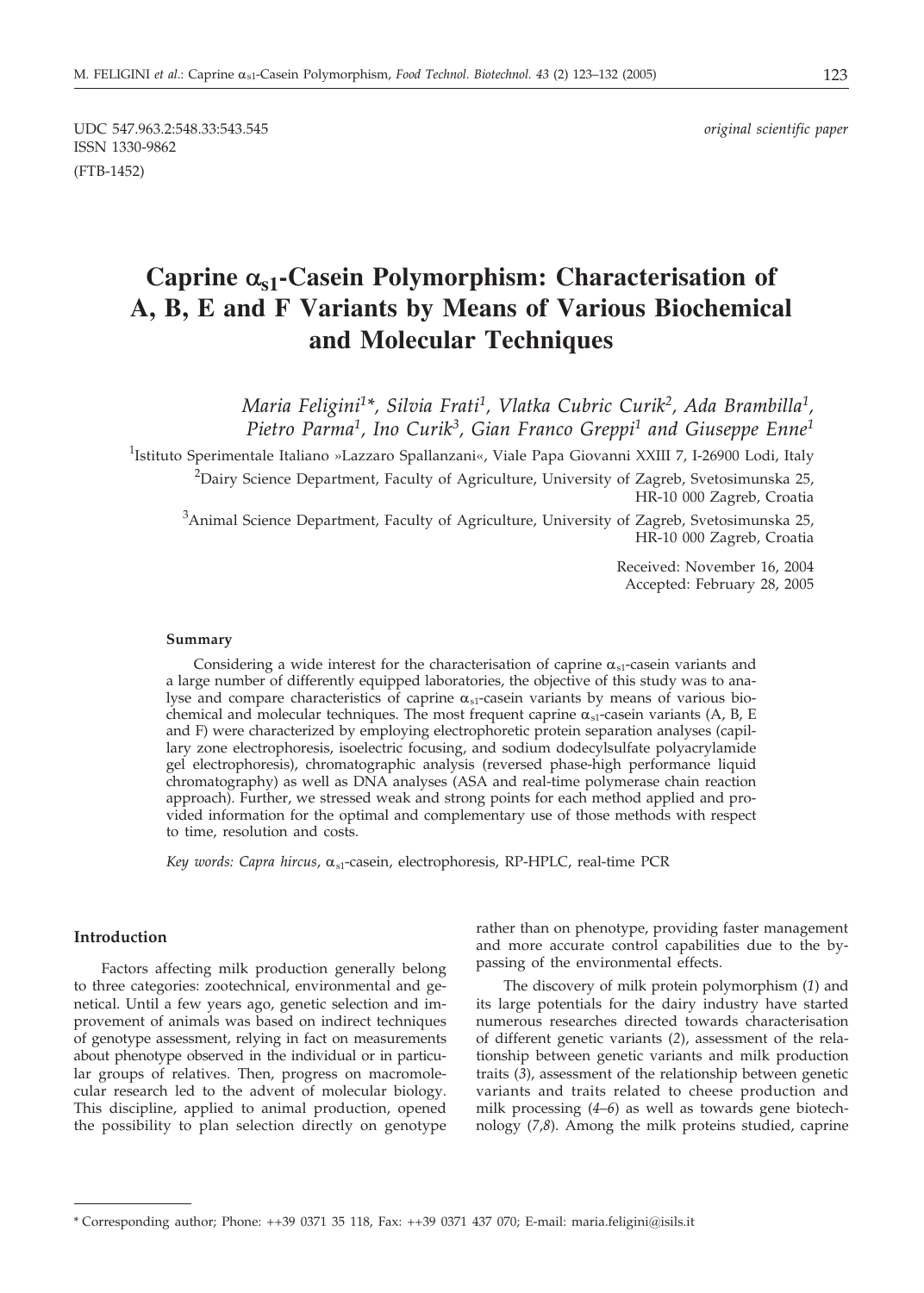$\alpha_{s1}$ -casein polymorphism is an excellent model for various disciplines in biology (*9*,*10*) and, at the same time, a good example of the application of milk protein research to dairy industry (*11*).

The great importance of caprine  $\alpha_{s1}$ -casein polymorphism is due to its qualitative as well as quantitative implications. Grosclaude and Martin (*12*) described phylogenetic relationship among A, B (including  $B_1$ ,  $B_2$ ,  $B_3$ and  $B_4$ ), C, D, E, F, G and O (including  $O_1$  and  $O_2$ ) alleles. In the mean time, four additional alleles, I, H, L (*13*) and M (*10*), have been characterized. Quantitatively, these alleles are known as »strong« (A, B and C), »medium«  $(E)$ , »weak«  $(D \text{ and } F)$  and »null«  $(O)$  and are associated with high (3.6  $g/L$ ), medium (1.6  $g/L$ ), low (0.6  $g/L$ ) and null  $\alpha_{s1}$ -casein content in milk, respectively (*12*). While the »strong« A and B alleles appear more frequently in the breeds from the Mediterranean, the »medium« (E) and »weak« (F) alleles are more frequent in French, Italian, Swiss and Spanish breeds (*12*,*14*,*15*). F and D variants differ from A variant in the deletion of 37 and 11 amino acids, respectively; both derive from an abnormal processing of the primary transcript. The more recently identified G variant (*16*) features internal deletions affecting the protein's middle or N-terminal region. At the DNA level, »null« allele is characterized by a deletion of 8.5 kbp starting in the 12th intron of CSN1S1 gene (*17*). Variants A, B, C and E differ from each other in the substitution of one amino acid only.

Polymorphism of this protein fraction does not seem to have a considerable effect upon the produced quantity of both milk and fat, meaning that these parameters do not vary with the protein content of milk (*18*), although some authors observed an influence of the genotype on fat quantity (*5*). The results of researches conducted on homozygous individuals for A, E and F alleles confirmed the effects of genotype on the casein content in milk; the cheesemaking yield observed in milk produced by A/A-genotype animals was 7 % higher in comparison with that of E/E genotype and 15 % higher in respect to that of F/F one (*19*). Quantitative differences between genetic variants of proteins, though usually quite low, can directly or indirectly affect technological and nutritional properties of milk, as pointed out in some studies on cheesemaking (*20–22*).

Numerous techniques have been employed for the characterisation of the caprine  $\alpha_{s1}$ -casein polymorphic variants. In papers by Boulanger *et al.* (*23*), Russo *et al.* (*24*), Grosclaude (*3*), Addeo *et al.* (*25*) and Mahé and Grosclaude (*26*) techniques based on electrophoretic protein separation (electrophoresis on starch gel and urea, SUGE; polyacrylamide–agarose gel electrophoresis, PA-AGE; isoelectric focusing, IEF; sodium dodecylsulfate polyacrylamide gel electrophoresis, SDS-PAGE; two-dimensional electrophoresis, 2-D) were used. On the other hand, Mikkelsen *et al.* (*27*), Jaubert and Martin (*28*) and Iametti *et al.* (*29*) employed chromatographic analysis (reversed phase-high performance liquid chromatography, RP-HPLC).

A wide range of biochemical (mass spectrometry analysis, capillary electrophoresis) and molecular techniques (restriction fragment length polymorphism, PCR- -RFLP; allele specific polymerase chain reaction, AS-PCR; amplification created restriction site polymerase chain

reaction, ACRS-PCR) have also been applied (for different protein and DNA-based techniques see references *30*–*36*). More recently, the analysis of goat milk's protein polymorphisms was performed by mass-spectrometric (*37–39*) and molecular techniques (*10,17,40–43*). Each method applied, with respect to resolution, time, cost and effectiveness, has its strong and weak points.

The aim of this work is to underline the importance of the use of an integrated methodological approach in the analysis of goat CSN1S1 locus. Limitations and advantages of different biochemical and molecular techniques applied for the characterisation of the caprine  $\alpha_{s1}$ -casein variants will be discussed, focusing on the benefits of the combined use of DNA-based and protein-based analytical techniques. To fulfil this objective we characterised the most frequent caprine  $\alpha_{s1}$ -casein variants (A, B, E and F) using electrophoretic protein separation (IEF; capillary zone electrophoresis, CZE and SDS-PAGE), chromatographic analysis (RP-HPLC) and ASA-PCR; we also developed a new real-time PCR protocol as a tool for the discrimination of B and E alleles, in order to show the capabilities of this innovative technology in comparison with the other more common and well-established PCR techniques.

#### **Materials and Methods**

#### *Sample collection*

Individual milk samples were collected from Sarda (*N*=1200), Verzaschese (*N*=150), Frontalasca (*N*=50), Saanen (*N*=200) and Alpine (*N*=30) goat breeds. Milk samples from Sarda were from Sardinia, while the samples from all other breeds were collected in Lombardia (northern Italy) region. After collection, the milk samples were stored at –20 °C without any preservatives.

#### *Work plan*

All samples were screened by IEF. On the basis of IEF data, a pool of 50 samples containing a single allelic variant of interest (A, B/E or F) was selected. DNA was extracted from milk samples featuring B/E alleles and the discrimination of the two variants was carried out by PCR techniques. Subsequently, all 50 samples were analyzed by means of RP-HPLC to identify alleles in homozygous state (AA, BB, EE, FF). Limitations and advantages of CZE as a substitute for IEF and HPLC were evaluated.

Two reference samples for each of the AA, BB, EE, FF, AE, BE, BF, EF genotypes were then confirmed by sequencing.

#### *Isoelectric focusing*

Isoelectric focusing was performed in the presence of carrier ampholytes (CA-IEF) to resolve the  $\alpha_{s1}$ -casein variants. Individual milk samples were defatted by centrifuging at  $1000 \times g$  for 15 min (4 °C) and diluted at a 1:3.5 volume ratio with a denaturing solution according to Krause and Belitz (*44*). Gel solution was prepared with 30 % acrylamide/bisacrylamide (37.5:1), 8 M urea and 12.2 % glycerol (87 %). The pH gradient gel was obtained by mixing 2.5–5 and 4–6.5 Pharmalyte ampho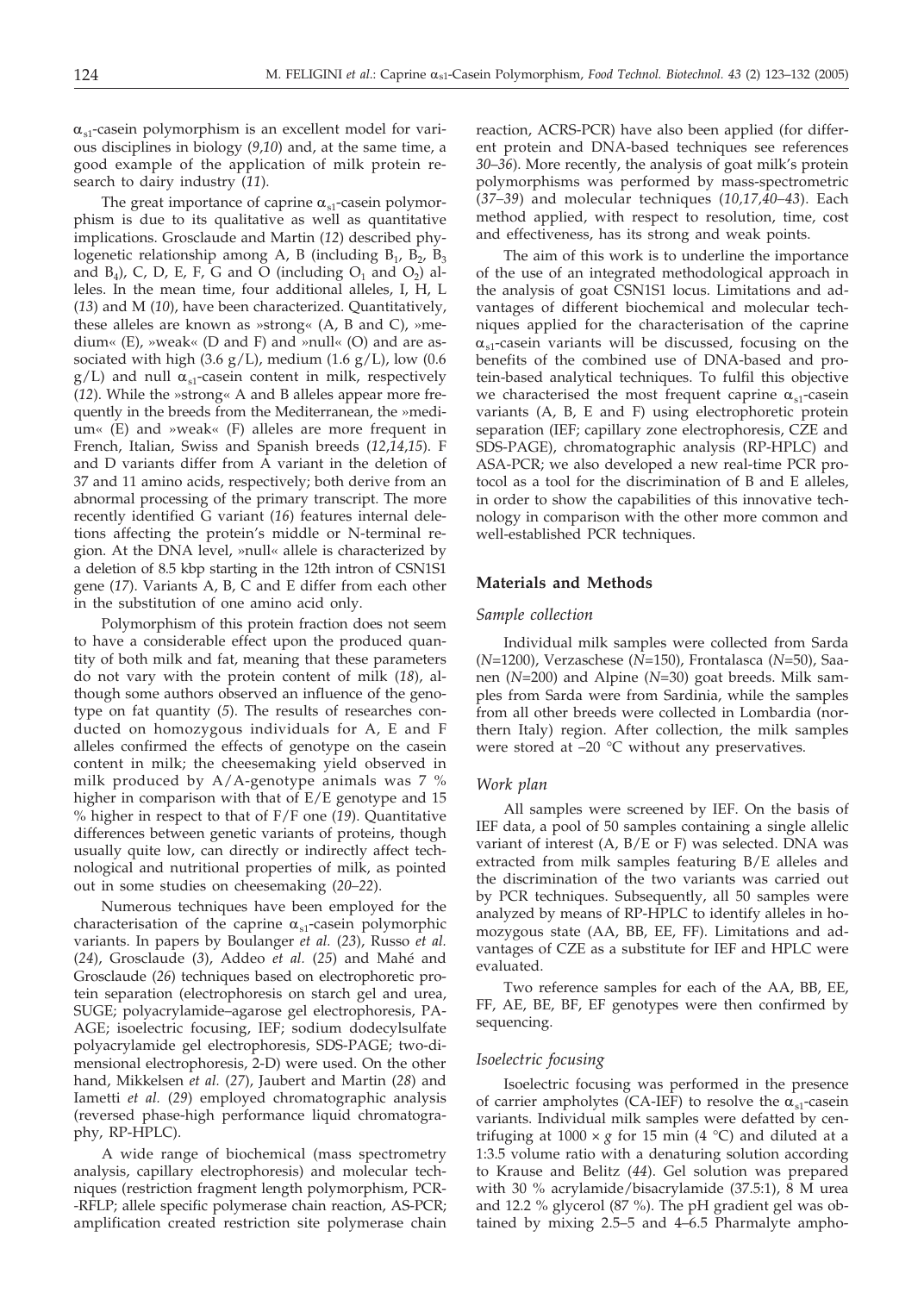lytes (Amersham Biotech) volume ratio of 1:2, at a final concentration of 3 %, in a  $124\times258\times0.4$  mm polyacrylamide gel matrix supported on a GelBond PAG film (Amersham Biotech). Electrophoresis was carried out using a Multiphor II electrophoresis cell (Amersham Biotech) maintaining plate temperature at 10 °C. A volume of  $15 \mu L$  per sample was loaded using application pieces (Amersham Biotech). The electrophoretic runs were performed at 4 mA, 250 V/cm max and 20 W for 90 min. Gels were stained overnight with a staining- -destaining solution containing Coomassie brilliant blue G-250, then washed with water for 20 min and dried at 60 °C. The apparent isoelectric point of  $\alpha_{s1}$ -CN A, B/E and F variants was determined by comparison with reference samples.

## *Capillary zone electrophoresis of milk samples*

Electromigration was carried out using a BioFocus 2000 capillary electrophoresis system (Bio-Rad Laboratories, Hercules, CA, USA) controlled by a BioFocus 5.2 operation and integration software. Separations were performed in a 60 cm  $\times$  50 µm ID hydrophilically coated fused-silica capillary column (Biocap Bio-Rad) installed in a liquid-cooled Cartridge with a distance between detection window and outlet of 4.6 cm, resulting in 55.4 cm effective length. Migrations were run at 38 °C with constant voltage at 20.00 kV and polarity from positive to negative. Sample solution was injected by a pressure of 17.9 kPa/s and UV-detection was performed at 214 nm. A 10 M urea solution was prepared by dissolving in 200 mL of double distilled water, 120 g of urea (Sigma, St Louis, MO), 166 mg of methylhydroxyethyl cellulose (MHEC 30 000, Serva Heidelberg, Germany) and 4 g of mixed-bed ion-exchange resin (AG501-X8, Bio-Rad). The solution was filtered over 540 filter paper (Whatman International, Maidstone, UK), after gently stirring overnight. Sample buffer at pH=(8.6±0.1) was prepared according to Recio *et al.* (*45*) by dissolving 505 mg of 2-amino-2-hydroxymethyl-1,3-propanediol (Tris; Merck, Darmstadt, Germany), 220 mg of 3-morpholinopropanesulphonic acid (MOPS; Sigma), 620 mg of ethylenediamine tetraacetic acid disodium salt (EDTA; Sigma) and 64 mg of DL-dithiothreitol (DTT; Sigma) in 25 mL of the 10 M urea solution. Before use the solution was filtered over 0.45-µm filter (Millex GV, Millipore). Electrophoresis buffer at  $pH=(3.0\pm0.1)$  was prepared by dissolving 148 mg of trisodium citrate dihydrate (Sigma), 1 g of citric acid (Sigma) and 6 mg of DL-dithiothreitol in 15 mL of the 10 M urea solution and 10 mL of double distilled water. Also, the solution was filtered over  $0.45$ - $\mu$ m filter before use. Defatted milk samples were diluted in volume ratio of 1:1.5 in sample buffer while isoelectric casein was dissolved at *m*/*V*=4 % in a sample buffer diluted (60 %) solution. Both milk and casein samples were incubated for 5 min at room temperature, centrifuged at 10 000  $\times$  *g* for 10 min and then the clear solution was used for CZE analysis.  $\alpha_{s1}$ -CN variants were identified by comparison with reference samples.

## *Sodium dodecylsulfate-polyacrylamide gel electrophoresis*

Defatted milk samples were dissolved in reducing buffer (1:20) containing SDS according to Laemmli (*46*).

Before electrophoresis the samples were boiled for 5 min to inactivate enzymes and denature proteins. The linear gel was run with SDS by the discontinuous buffer system. The stacking and separating gels were prepared with 4 and 15 % of acrylamide, respectively. Total monomer concentration and concentration of the crosslink relative to the total concentration was 30 and 3.3 %, respectively. For each sample  $5 \mu L/l$ ane were loaded. The run was performed in vertical Mini-Protein II electrophoresis cell (Bio-Rad, Richmond, CA). Electrophoresis was conducted with 200 V constant voltage for 50 min. The gels were stained with Coomassie R-250 for 1 h; destaining phase was performed with a solution containing acetic acid, methanol and double distilled water (volume ratio of 1:4:5) until the background was clear.  $\alpha_{\rm s1}$ -CN F was characterized by densitometric analysis.

The original SDS-PAGE was used to characterize casein fractions by computerized densitometry (Quantity One 1-D analysis software and GS-800 Imaging densitometer, Bio-Rad) and to verify the presence of  $\alpha_{s1}$ -CN F. The variant was identified by comparing MW values with those of standard.

#### *RP-HPLC analysis*

The isoelectric casein (70 mg) was reduced with 1 mL of solution containing 8 M urea, 0.1 M Bis-Tris, 0.3 % b-mercaptoethanol, 1.3 % sodium citrate for 1 h at room temperature. Reduced casein was diluted in volume ratio of 1:5 with 6 M urea and 0.1 % TFA and filtered through a 0.45-µm filter (28,47,48). The HPLC equipment consisted of: dual cylinder pump model 515 (Waters), a manual sample injector (Rheodyne), 2487 UV detector (Waters). The equipment was linked to a data acquisition and processing system (Millennium 32, Waters). Protein separation was performed by a reversed- -phase analytical column C4 Jupiter (250×4.6 mm), pore diameter 300 Å and particle size  $5 \mu m$  (Phenomenex, USA). An injection loop of  $20 \mu L$  was used. The solvent gradient programme for casein separation was linear gradient from 30 to 50 % solvent B in 40 min, then from 50 to 100 % B in 2 min, followed by an isocratic elution for 1 min and equilibration at the starting condition in 3 min. Solvent B was 0.1 % TFA in acetonitrile, while solvent A was 0.1 % trifluoroacetic acid in ultra pure water. Flow rate was 0.8 mL/min, and the eluted peaks were detected by absorbance at 220 nm. The column was kept at room temperature. Casein fractions were characterized by comparing retention time of reference samples genotyped at the  $\alpha_{s1}$ -CN locus.

#### *DNA extraction and purification*

The DNA from somatic milk cells was extracted by phenol and chloroform (volume ratio of 1:1) (*49*), it was precipitated using 3 M sodium acetate, pH=5.2, absolute ethanol (volume ratio of 1:3.5) and washed with 70 % ethanol. For each sample, total DNA was pelleted by a speed vacuum and suspended in distilled water.

For a faster procedure, DNA was extracted and purified from  $300 \mu L$  of milk by NucleoSpin silica membrane (NucleoSpin® Food, Macherey-Nagel). Depending on the origin of individual samples and on the milk conservation status, typical yields were in the range of 10–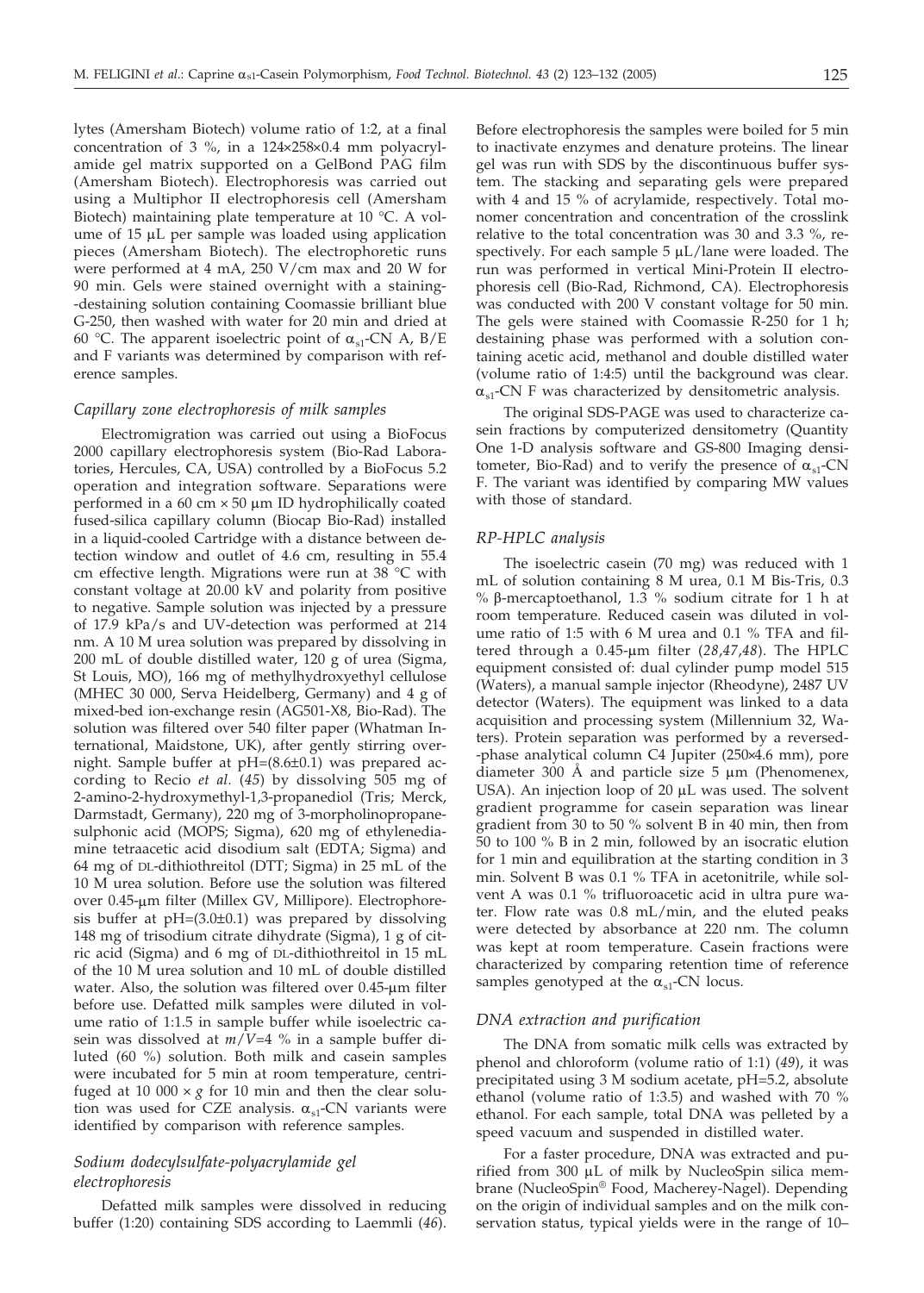30 µg DNA as measured in a GeneQuantPro spectrophotometer (Amersham Biosciences, Uppsala, SW) at 260/ 280 nm.

#### *Primer sequences for ASA-PCR and real-time PCR*

Primers were designed on the basis of the available goat  $\alpha_{s1}$ -casein sequence (GenBank accession number X72221) in order to amplify the genomic region distinguishing the B and E variants (exon 19). The primers' sequences and positions were the following:

- BE: forward 5'-CAACCTCAAATTGAAGGCACT-3' (positions 808–828**)**
- E: forward 5'-TGGTGTTTTTCTTTCTGGCTTA-3' (positions 1267–1288**)**
- R: reverse 5'-CAAGCTCTTAGGACAATTTCACTT-3' (positions 1333–1356**)**

## *Allelic specific amplification by polymerase chain reaction (ASA-PCR)*

Approximately 50  $\mu$ g of genomic DNA were amplified in a  $30-\mu L$  reaction by using 150 nM primers, 50 mM KCl, 10 mM Tris-HCl (pH=8.3), 2.5 mM  $MgCl<sub>2</sub>$ , dNTPs each at 200 µM and 1.25 U Taq Gold DNA polymerase (Perkin Elmer, Norwalk, USA). The amplification was performed in a 9600 DNA thermal cycler (Perkin Elmer). Conditions consisted of an initial denaturation step at 95 °C for 10 min, followed by 35 cycles of 95 °C (1 min), 51 °C (1 min) and 72 °C (2 min). Final extension was at 72 °C for 10 min. Specific primer (BE forward) amplified 90-bp (for B variant) and 550-bp (for E variant) fragments surrounding the nucleotide mutations of  $\alpha_{s1}$ -CN region. Control amplifications were performed for each sample using a second specific primer (E forward), which amplified a 90-bp fragment only if E variant was present (*31*). The results of PCR were analysed by electrophoresis in 3 % agarose gel stained with ethidium bromide, followed by ultraviolet exposition. The identity of fragments was confirmed by sequencing.

## *Allelic specific amplification by real-time PCR*

DNA amplification was performed by the DNA Engine Opticon $^{\tilde{T}M}$  system (MJ Research). Thirty microliters of DNA Master Brilliant<sup>™</sup> SYBR Green<sup>®</sup> QPCR mixture (containing SureStart taq DNA polymerase  $0.5 \mu L$ , core PCR buffer 3.0  $\mu$ L, dNTPs 2.0  $\mu$ L, MgCl<sub>2</sub> 0.9  $\mu$ L, DMSO 0.9 mL, glycerol 4.8 mL, SYBR Green I dye volume ratio of 1:2000 3.0  $\mu$ L and double-distilled water 12.9  $\mu$ L; Stratagene) were added with 50 ng of genomic DNA and 150 nM primers.

Thermal cycling conditions were initiated with 1 cycle at 95 °C for 10 min (denaturation), 40 three-segment cycles for amplification, 95 °C for 30 s (denaturation), 51  $\rm{^{\circ}C}$  for 30 s (annealing) and 72  $\rm{^{\circ}C}$  for 30 s (extension), and then 1 cycle at  $72^{\circ}$ C for 5 min (final extension). The specificity of the reaction is monitored by determining the product melting temperature (*50*).

Our optimized procedure involved two reactions per sample containing BE/R primer pair and E/R primer pair, respectively, along with no-template negative controls  $(H<sub>2</sub>O control)$ , to determine the characteristic melting curve profiles for B and E alleles. The positive control for B and E alleles was goat DNA isolated from peripheral blood. The amplicons were analyzed in agarose (2 %) gel to verify that the product of interest was reproduced to obtain the correlation between the gel and fluorescence data.



**Fig.1.** Capillary electropherograms of caseins from individual goat milk samples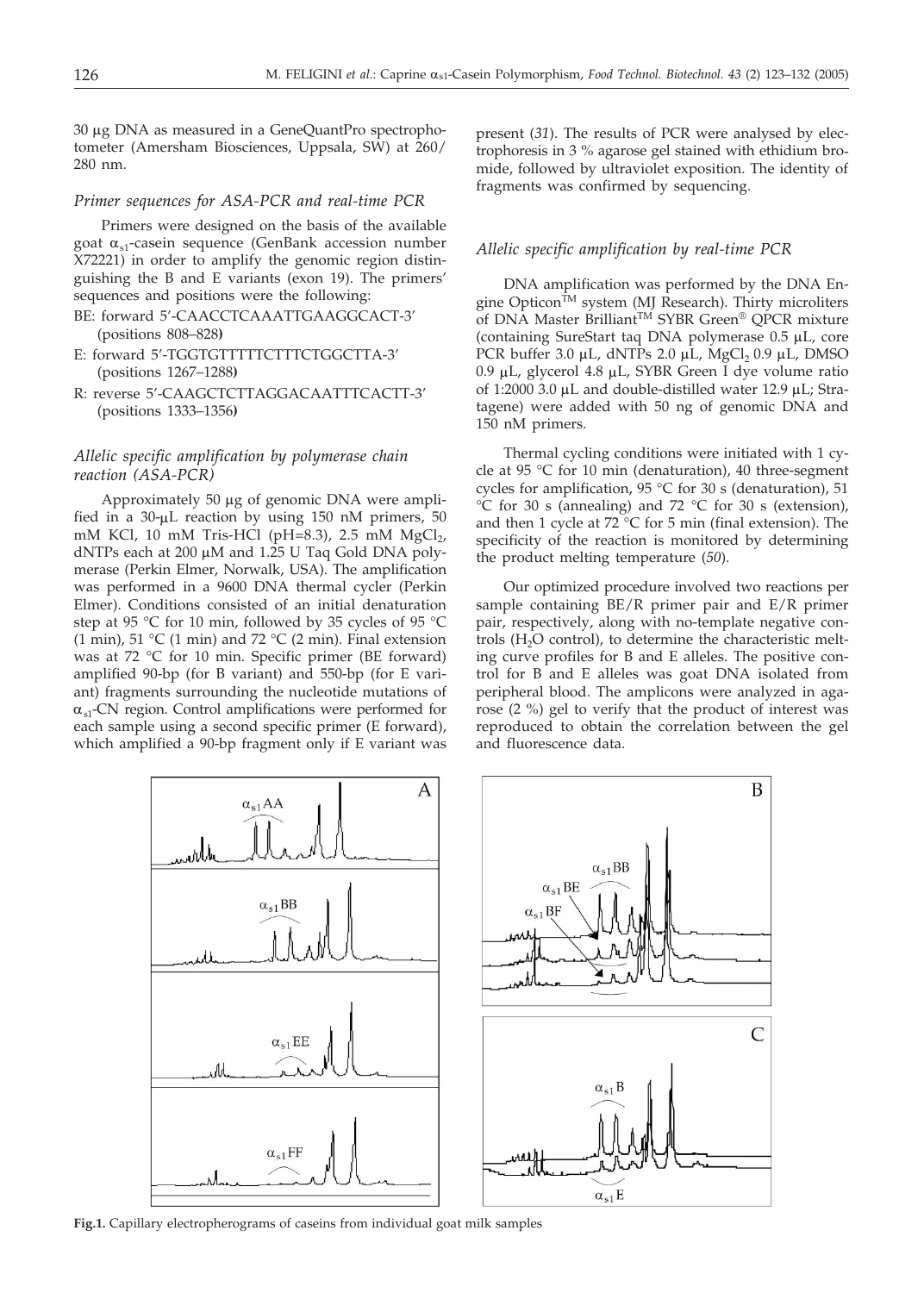## **Results**

## *Electrophoretic protein separation analysis (CZE, IEF and SDS-PAGE)*

The identification of the  $\alpha_{s1}$ -CN variants by CZE, IEF and SDS-PAGE from individual milk samples is shown in Figs. 1, 2 and 3, respectively. The CZE method described here was found to be a suitable technique to perform a preliminary screening of  $\alpha_{s1}$ -CN fractions. CZE method offered a direct resolution for  $\alpha_{\rm s1}$ -CN A vacriant in both homozygous and heterozygous state. This



**Fig. 2**. Isoelectric focusing in pH gradient 2.5–5 and 4–6.5 of individual milk samples. Lanes 1, 3 and 5 show the  $\alpha_{s1}$ -CN B and/or E (the two variants are not distinguishable only by IEF analysis). Lane 2 shows  $\alpha_{s1}$ -CN A. Lane 4 shows  $\alpha_{s1}$ -CN B or E in heterozygous state with  $\alpha_{s1}$ -CN A. Lane 6 shows  $\alpha_{s1}$ -CN F (between two bands of  $\beta$ -casein)



**Fig. 3.** SDS-PAGE of individual milk samples (lanes 2 to 5). A band characterizing  $\alpha_{s1}$ -CN F is shown at ~23 kDa. Lanes 1 and 6: LMW and HMW SDS marker kits (Amersham Biotech)

variant was characterized by two peaks with a migration time shorter than the migration time of the other  $\alpha_{s1}$ -CN variants (Fig. 1A) (45), while a partial discrimination was obtained between variants B/E and E/F, which show similar electrophoretic properties but different  $\alpha_{s1}$ -CN content (Figs. 1B and 1C). The B and E alleles co-migrated also when applying the IEF method, but the allele F was discriminated from the other alleles. Furthermore, we observed by the CZE method (Table 1) that when B variant was associated with F variant the calculated percent area was lower than the expected one on the basis of  $\alpha_{s1}$ -CN content (18). A similar trend was also observed by RP-HPLC (Table 1)**.** In comparison with the CZE method, IEF could resolve  $\alpha_{s1}$ -CN F variant.

We observed that the operator effect can negatively affect the resolution of the IEF analysis, in particular  $\alpha_{s1}$ --CN F detection. Thus, to confirm the presence of  $\alpha_{s1}$ --CN F we had to apply SDS-PAGE analysis (Fig. 3). However, it was not possible to distinguish other alleles by SDS-PAGE in the same analytical conditions and electrophoretic apparatus that allowed the recognition of the F allele.

Table 1. Percentage area values, calculated over total casein fraction, of known  $\alpha_{s1}$ -CN genotype samples expressed as the mean of six determinations by CZE

| Genotype | Area/% |
|----------|--------|
| AA       | 28.67  |
| BB       | 31.67  |
| EE       | 10.35  |
| FF       | 4.20   |
| AE       | 18.74  |
| BE       | 8.12   |
| BF       | 5.65   |
| EF       | 6.77   |
|          |        |

## *Chromatographic analysis (RP-HPLC)*

Caseins obtained from individual milk of homozygous and heterozygous samples at  $\alpha_{s1}$ -CN locus were analyzed using the described RP-HPLC method. The chromatographic profiles are presented in Fig. 4. The results obtained by the HPLC method and electrophoretic methods were in good agreement. RP-HPLC gives rapid resolution of the most  $\alpha_{s1}$ -CN variants, but the variants B and E co-eluted, thus they remained, as by CZE and IEF, indistinguishable according to Jaubert and Martin (*28*). The RP-HPLC method was suitable for routine separation and quantification of casein fractions. In Table 1 the percentage area values of  $\alpha_{s1}$ -CN peak of samples previously analyzed by IEF and real-time PCR are shown. A, B, E and F variants in the homozygous state showed a double percent area value compared to their values in the heterozygous state (see Fig. 4, Table 2), while the genotypes BE and BF did not respect the expected proportion.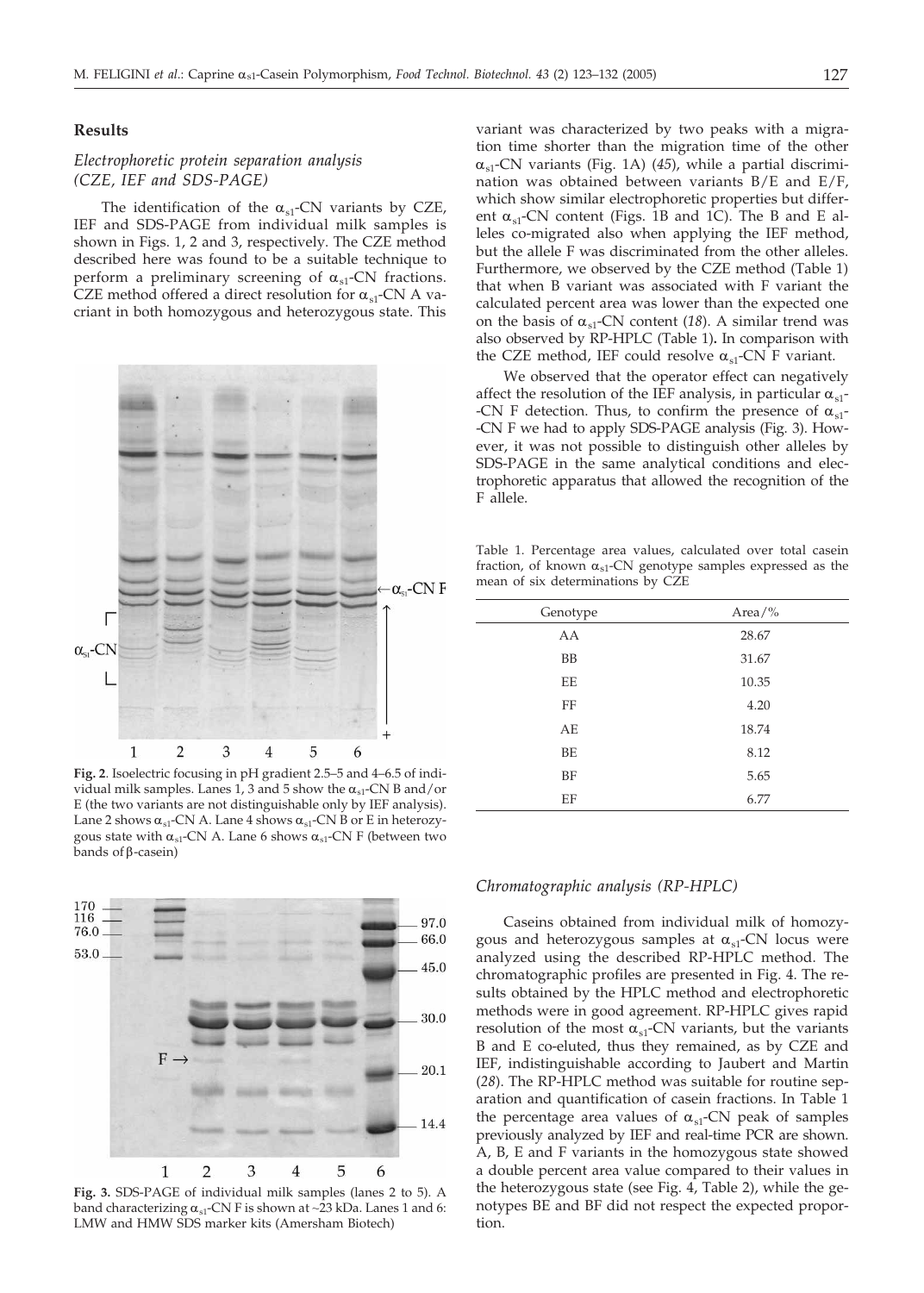

**Fig. 4.** RP-HPLC profiles of casein samples previously analysed by IEF and PCR. In each picture homozygous and heterozygous samples for A, B, E and F  $\alpha_{s1}$ -CN are reported

Table 2. Percentage area values, calculated over total casein fraction, of known genotype samples at  $\alpha_{s1}$ -CN locus expressed as the mean of six determinations analyzed in duplicate by RP-HPLC

| Genotype  | Area/%             |
|-----------|--------------------|
| AA        | 29.28              |
| <b>BB</b> | 28.67              |
| EE        | 10.52              |
| FF        | 2.28               |
| AE        | 20.31 <sup>a</sup> |
| BE        | 8.57               |
| BF        | 5.81 <sup>b</sup>  |
| EF        | $5.55^{\circ}$     |

<sup>a</sup>Area peak  $\alpha_{s1}A / \%$  + area peak  $\alpha_{s1}E / \%$ 

 $b$ Area peak  $\alpha_{s1}B/$  % + area peak  $\alpha_{s1}F/$ %

<sup>c</sup>Area peak  $\alpha_{s1}E/\%$  + area peak  $\alpha_{s1}F/\%$ 

#### *DNA analysis*

## ASA-PCR

Polymerase chain reaction technology is a revolutionary technique in genotypic selection and a wide variety of different methods has been described (*51*). In particular, the ASA-PCR strategy greatly facilitates the detection of point mutations. In this application target specificity is determined by the choice of short primers that are designed to hybridize to opposite DNA strands flanking specific sequence of E and B alleles. With the mismatched-primer design and reaction conditions applied we could discriminate between the two alleles, the PCR amplicons were analyzed by electrophoresis in 3 %

agarose gel stained with ethidium bromide and examined under ultraviolet light (Fig. 5).  $\alpha_{s1}$ -CN B profile showed the specific band of 90 bp while  $\alpha_{s1}$ -CN E profile showed the specific band of 549 bp by using primer BE/R primer pair. The difference in length of the amplified fragment was determined by the specific insertion characterizing E allele (exon 19) according to Martin *et al.* (*52*).

To confirm the presence of E allele we performed a second PCR amplification by the use of specific primer E forward and the same reaction conditions as those applied in the previous amplification. In this case  $\alpha_{s1}$ -CN E profile showed the specific band of 90 bp.



**Fig. 5.** Agarose gel electrophoresis of ASA-PCR products amplified with the B and E allele-specific BE/R primer pair from homozygous EE (lane 1), homozygous BB (lane 2) and heterozygous BE (lane 3) samples. Lanes 6 and 8 show the DNA fragments amplified by means of the E allele-specific E/R primer pair from homozygous EE (lane 6) and heterozygous BE (lane 8) samples. The absence of E allele is confirmed in homozygous BB samples (lane 7). Lanes 4 and 9: no template controls. Lanes 5 and 10: double distilled water controls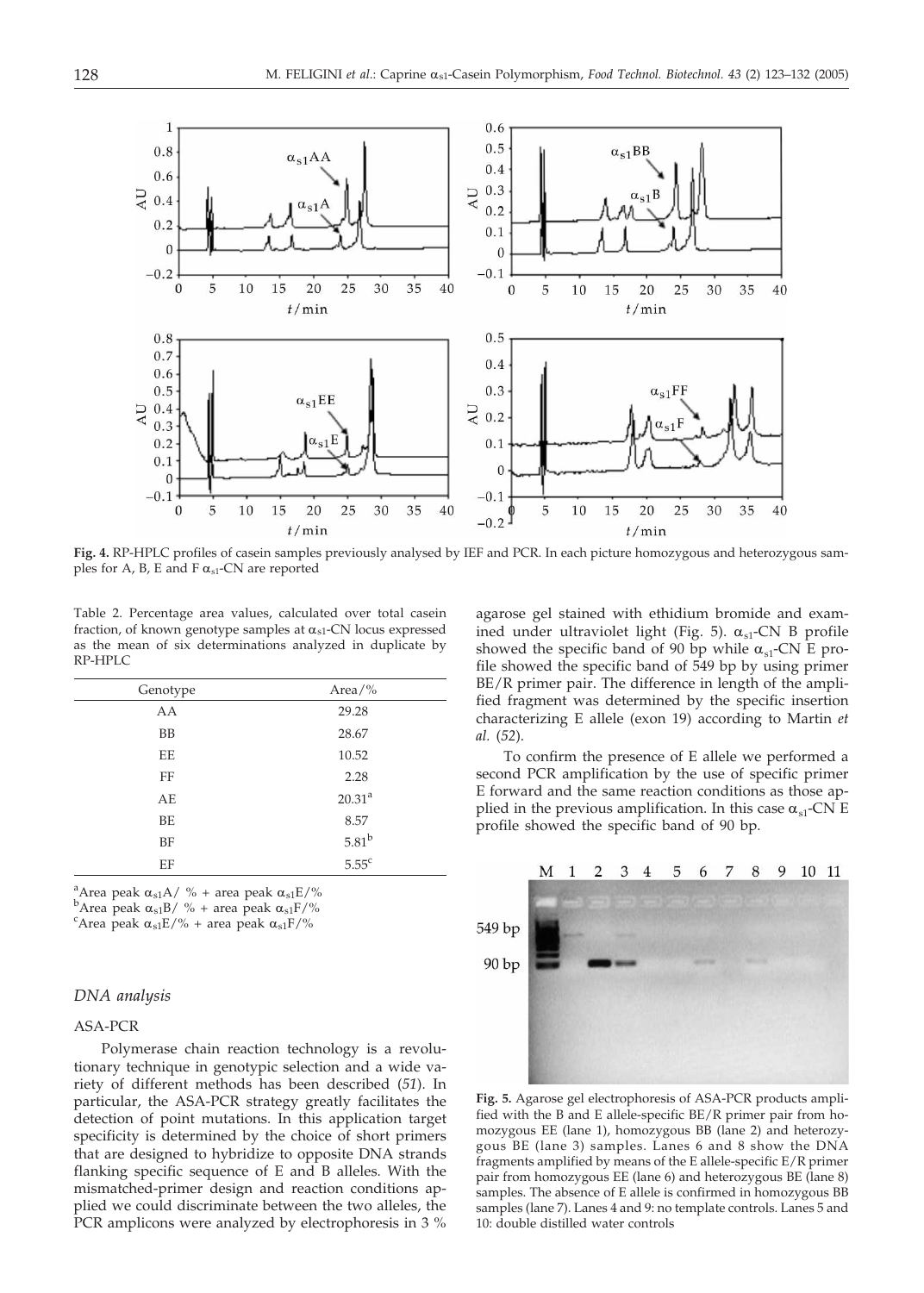#### Real-time PCR

For discrimination of the B and E alleles we chose real-time PCR with product detection using generic SYBR Green I dye. This detection system collected fluorescence measurements during the PCR. SYBR Green I is a dye with a high binding affinity for double-stranded nucleic acids. Particularly, during the annealing and extension steps, after the primers hybridize on the target sequence, the SYBR Green I dye is bound and the fluorescence signal intensity increases. The increase of fluorescence signal depends on the initial concentration of target present in the PCR reaction. During the amplification the SYBR Green I dye is bound to any specific and non-specific double-stranded products, but even if SYBR Green I is not sequence-specific, specific products can be identified by melting curve (*53*). To increase the specificity of the target amplicon from the spurious PCR product, we used allele-specific primers and we optimized the reaction conditions. The results for each sample were recorded as the presence or absence of B and E alleles confirmed separately in individual wells (Fig. 6). The specificity of primers permitted to distinguish B and E target amplicon from the primer-dimer formations that usually melt at lower temperature (*54*). Melting curve acquisition was performed from 55 to 95 °C at 0.5 °C/s.

## **Discussion**

IEF proved to be a direct, fast and low-cost method suitable for the  $\alpha_{s1}$ -CN locus preliminary screening (13). It permitted simultaneous analysis of twenty samples per gel after 2.5 h of electrophoretic run, allowing to examine up to 40 samples per day using a single apparatus. IEF allowed the straightforward identification of A and F variants, whilst B and E variants were not resolved because of their identical isoelectric point. The SDS-PAGE was confirmed to be an easy and fast method to detect  $\alpha_{s1}$ -CN F variant, useful to verify IEF results (*15*).

The results obtained by capillary electrophoresis confirmed this technique's applicability (*33*,*35*,*36,45*) for the characterization of  $\alpha_{s1}$ -CN polymorphism in goat milk as a preliminary tool to easily distinguish high, medium and low content of  $\alpha_{s1}$ -CN variants. In particular, the described CZE analysis allowed the identification of  $\alpha_{s1}$ --CN A variant in both homozygous and heterozygous state and B variant in homozygous state, while the discrimination of E, F and B  $\alpha_{s1}$ -CN variants in heterozygous state still remained difficult. The full automation of the technique, the absence of operator effect, and the chance to improve this protocol to reach a better resolution among  $\alpha_{s1}$ -CN variants make this a reliable complementary electrophoretic method for the characterisation of caprine  $\alpha_{s1}$ -casein polymorphism.

Analysis by HPLC was an essential step in the whole typing procedure, since it provided discrimination between alleles' homozygous and heterozygous states. In addition, the quantitative results were also related to the protein's expression levels in accordance with the strength of the variants (*12,26,55*). Routine phenotypic measurement of  $\alpha_{s1}$ -casein variants therefore represents a fundamental parameter in the determination of milk quality expressed as cheesemaking yield.

DNA analysis was applied to the discrimination of B and E variants, whose presence was detected by IEF. The use of BE (forward) and R (reverse) primer pair sufficed to detect one or both alleles within the same sample by means of ASA-PCR. This protocol proved effec-



**Fig. 6.** Graphs of fluorescence *vs.* temperature. The relative intensities of the melting curve signals for individual wells are shown. The  $T<sub>m</sub>$  difference between B and E allele was ~7 °C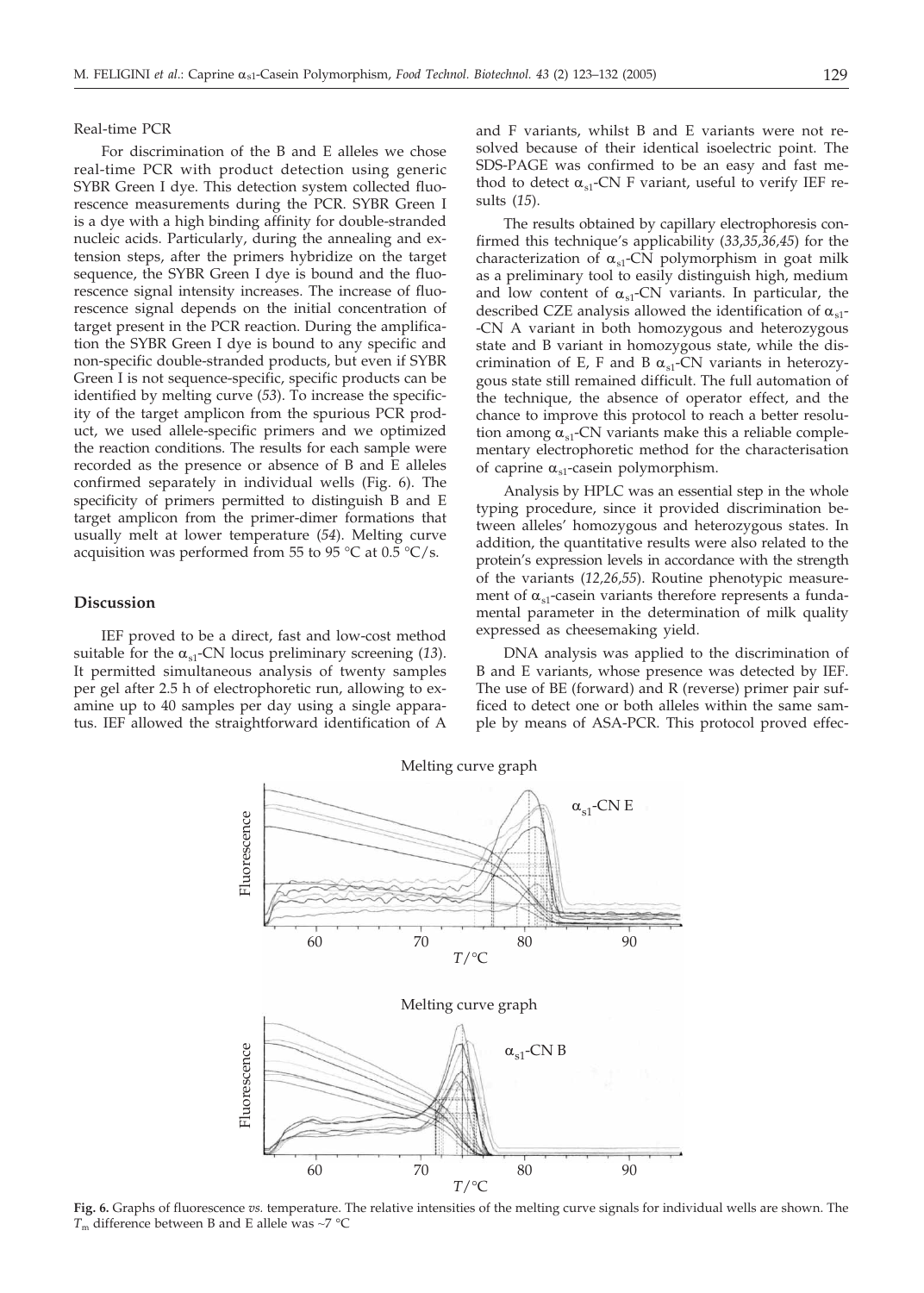tive and fast in allowing a clear distinction without the need for additional steps like restriction. The E forward primer was used as an additional control in case of ambiguous results. Conventional ASA-PCR genotyping was adapted and compared to the qualitative real-time PCR for allelic discrimination. The specific primer design was the most important factor in the method optimization. In real-time PCR, additional employment about casting and running gel and the use of toxic products like ethidium bromide were bypassed. The allelic discrimination method described here is one of the most rapid and easiest applications that can be carried out by real-time PCR; a different approach can be based on color probe-multiplex PCR quantification and allele typing (*50*). Both PCR techniques described allowed clear identification and discrimination of B and E alleles, which could not be achieved by any other technique applied in this work.

#### **Conclusions**

Knowledge on genetic polymorphism at goat casein loci allows setting up selection plans targeted to the improvement of milk production and cheesemaking yield. At present, the complete goat CNS1S1 locus sequence and functional structure are published (*56*). This will allow the development of more and more accurate typing methods and an in-depth study of the expression of casein genes in goat by means of highly innovative techniques like real-time PCR and DNA arrays (*57*). On the other hand, the need for routine genotype testing is steadily increasing. In consideration of this, we proposed a multiple approach to the characterisation of caprine  $\alpha_{s1}$ --CN alleles, describing limitations and chances related to several analytical techniques suitable for routine control and confirming the advantage of applying complementary tools. The combined application of biochemical and molecular analytical techniques allowed an effective characterisation and quantification of the allelic variants at CSN1S1 locus and recognizing their effects on the expression level of this casein fraction, which was not possible only by means of DNA analysis. This approach also offered the possibility to verify the results by matching independent data, which represents another important aspect for routine control purposes.

### *Acknowledgements*

This work was supported by MiPAF (Dietolat Project). We thank Dr. Ivan Bonizzi for editorial assistance.

#### **References**

- 1. R. Aschaffenburg, J. Drewry, Occurence of different β-lactoglobulin in cow's milk, *Nature, 176* (1955) 218–219.
- *2.* B. Moioli, F. Pilla, C. Tripaldi, Detection of milk protein genetic polymorphisms in order to improve dairy traits in sheep and goats: A review, *Small Ruminant Res*. *27* (1998) 185–195.
- *3.* F. Grosclaude, Le polymorphisme génétique des principales lactoprotéines bovines. Relations avec la quantité, la composition et les aptitudes fromagéres du lait, *INRA Prod. Anim*. *1* (1988) 5–17.
- *4.* E. Jakob, Z. Puhan, Technological properties of milk as influenced by genetic polymorphism of milk proteins – A rewiev, *Int. Dairy J. 2* (1992) 157–178.
- *5.* F. Remeuf, Influence of genetic-polymorphism of caprine  $\alpha_{s1}$ -casein on physicochemical and technological properties of goats milk, *Lait, 73* (1993) 549–557.
- *6.* J. Buchberger, P. Dovc, Lactoprotein genetic variants in cattle and cheese making ability, *Food Technol. Biotechnol. 38* (2000) 91–98.
- *7.* G. Wright, A. Carver, D. Cottom, D. Reeves, A. Scott, P. Simons, I. Wilmut, I. Garner, A. Colman, High-level expression of active human  $\alpha$ -1-antitrypsin in the milk of transgenic sheep, *Bio-Technology, 9* (1991) 830–834.
- *8.* P. Martin, F. Grosclaude, Improvement of milk protein-quality by gene technology, *Livest. Prod. Sci. 35* (1993) 95–115.
- 9. E. Chanat, P. Martin, M. Ollivier-Bousquet, Alpha<sub>s1</sub>-casein is required for the efficient transport of  $\beta$ - and  $\kappa$ -casein from the endoplasmic reticulum to the Golgi apparatus of mammary epithelial cells, *J. Cell Sci. 112* (1999) 3399–3412.
- *10.* C. Bevilacqua, P. Ferranti, G. Garro, C. Veltri, R. Lagonigro, C. Leroux, E. Pietrola, F. Addeo, F. Pilla, L. Chianese, P. Martin, Interallelic recombination is probably responsible for the occurrence of a new  $\alpha_{s1}$ -casein variant found in the goat species, *Eur. J. Biochem*. *269* (2002) 1293–1303.
- *11.* E. Manfredi, G. Ricordeau, M.E. Barbieri, Y. Amigues, B. Bibe, Genotype at the  $\alpha_{s1}$ -casein locus and selection of bucks on progeny test in the alpine and saanen breeds, *Genet. Sel. Evol. 27* (1995) 451–458.
- *12.* F. Grosclaude, P. Martin, Casein Polymorphism in the Goat, *IDF Seminar »Milk Protein Polymorphism II«*, Palmerston North (1997) pp. 241–253.
- *13.* L. Chianese, P. Ferranti, G. Garro, R. Mauriello, F. Addeo, Occurence of three novel  $\alpha_{s1}$ -casein variants in goat milk, *IDF Seminar »Milk Protein Polymorphism II«,* Palmerston North (1997) pp. 259–267.
- *14.* J. Jordana, M. Amills, E. Diaz, C. Angulo, J.M. Serradilla, A. Sanchez, Gene frequencies of caprine  $\alpha_{s1}$ -casein polymorphism in Spanish goat breeds, *Small Ruminant Res. 20* (1996) 215–221.
- *15.* G. Enne, M. Feligini, G.F. Greppi, S. Iametti, S. Pagani, Gene Frequencies of Caprine  $\alpha_{s1}$ -Casein Polymorphism in Dairy Goats, *IDF Seminar »Milk Protein Polymorphism II«*, Palmerston North (1997) pp. 275–279.
- *16.* P. Martin, C. Leroux, Characterization of a Further Goat as1-Casein Variant Generated by Exon-Skipping, *XXIV. International Conference on Animal Genetics (ISAG*), Prague (1994).
- *17.* G. Cosenza, R. Illario, A. Rando, P. di Gregorio, P. Masina, Molecular characterization of the goat CSN1S1<sup>01</sup> allele, *J*. *Dairy Res. 70* (2003) 237–240.
- *18.* F. Grosclaude, G. Ricordeau, P. Martin, F. Remeuf, L. Vassal, J. Bouillon, Du géne au fromage: le polymorphisme de la caseine  $\alpha_{s1}$ , ses effets, son évolution, *INRA Prod. Anim.* 7 (1994) 3–19.
- *19.* L.Vassal, A. Delacroix-Buchet, J. Bouillon, Influence des génotypes AA, EE et FF de la caséine  $\alpha_{s1}$  caprine sur le rendement fromager et les caractéristiques sensorielles des fromages traditionnels: Premières observations, *Lait, 74* (1994) 89–103.
- *20.* F. Addeo, P. Masi, A.M. Perna, N. Ciafarone, L. Moio, C, Tripaldi, Proprietà funzionale dei latti caprini selezionati in base al tipo di variante genetica di caseina  $\alpha_{s1}$ , *Il Vergaro, 7* (1987) 36–40.
- *21.* G.C. Emaldi, N. Ciafarone, Influenza della composizione del latte di capra e in particolare delle frazioni caseiniche sulle tecnologie casearie, *Il Vergaro, 7* (1987) 33–35.
- *22.* L. Chianese, R. Mauriello, G. Garro, R. D'Auria, M.A. Nicolai, F. Addeo, E. Cogliandro, V. Fedele, R. Rubino, Corre-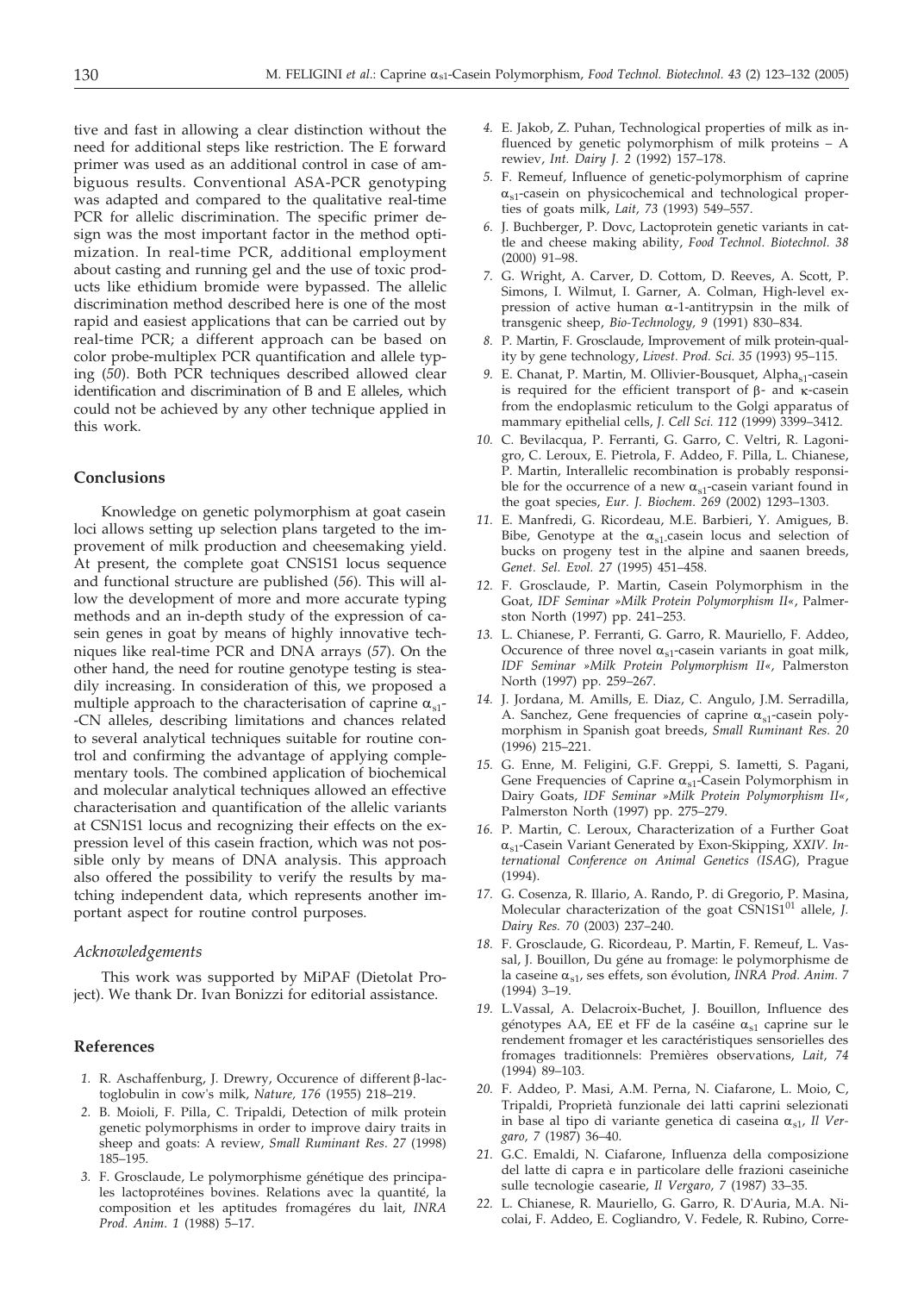lazione tra polimorfismo genetico dell' $\alpha_{s1}$ -caseina caprina e attitudine del latte di capra alla coagulazione, *Atti della giornata scientifica »Miglioramento dell'efficienza riproduttiva degli ovini e dei caprini«*, Bella (Potenza) (1994) 4.1– 4.18.

- *23.* A. Boulanger, F. Grosclaude, M.F. Mahé, Polymorphisme des caséines  $\alpha_{s1}$  et  $\alpha_{s2}$  de la chèvre (*Capra hircus*), *Genet*. *Sel. Evol. 16* (1984) 157–176.
- *24.* V. Russo, R. Davoli, S. Dall'Olio, M. Tedeschi, Ricerche sul polimorfismo del latte caprino, *Zootecnica Nutrizione Animale, 12* (1986) 55–62.
- *25.* F. Addeo, R. Mauriello, A. Di Luccia, A gel electrophoresis study of caprine casein, *J. Dairy Res. 55* (1988) 413–421.
- 26. M.F. Mahé, F. Grosclaude,  $\alpha_{s1}$ -Cn<sup>D</sup>, another allele associated with a decreased synthesis rate at the caprine  $\alpha_{s1}$ -casein locus, *Genet. Sel. Evol. 21* (1989) 127–129.
- *27.* J. Mikkelsen, P. Højrup, J. Knudsen, Purification of goats' milk casein by reversed-phase high-performance liquid chromatography and identification of  $\alpha_{s1}$ -casein, *J. Dairy Res. 54* (1987) 361–367.
- *28.* A. Jaubert, P. Martin, Reverse-phase HPLC analysis of goat caseins – Identification of  $\alpha_{s1}$  and  $\alpha_{s2}$  genetic variants, *Lait*, *72* (1992) 235–247.
- *29.* S. Iametti, M. Sessa, M. Feligini, G.F. Greppi, G. Enne, S. Pagani, Frequency of  $\alpha_{s1}$ -casein variants in the Italian goat breeds Sarda and Verzaschese, *Ital. J. Food Sci. 11* (1999) 249–255.
- *30.* C. Leroux, N. Mazure, P. Martin, Mutations away from splice site recognition sequences might cis-modulate alternative splicing of goat  $\alpha_{s1}$ -casein transcripts. Structural organization of the relevant gene, *J. Biol. Chem. 267* (1992) 6147–6157.
- *31.* M.J. Perez, C. Leroux, A.S. Bonastre, P. Martin, Occurrence of a LINE sequence in the 3' utr of the goat  $\alpha_{s1}$ -casein E-encoding allele associated with reduced protein- -synthesis level, *Gene, 2* (1994) 179–187.
- *32.* P. Ferranti, F. Addeo, A. Malorni, L. Chianese, C. Leroux, P. Martin, Differential splicing of pre-messenger RNA produces multiple forms of mature caprine  $\alpha_{s1}$ -casein, *Eur. J. Biochem. 249* (1997) 1–7.
- *33.* I. Recio, M.L. Perez-Rodriguez, M. Ramos, L. Amigo, Capillary electrophoretic analysis of genetic variants of milk proteins from different species, *J. Chromatogr. A, 768* (1997) 47–56.
- *34.* A.J. Trujillo, I. Casals, B. Guamis, Review: Polymorphism of the caprine  $\alpha_{s1}$ -casein gene and its effect on the production, composition and technological properties of milk and on cheese making and ripening, *J. Dairy Sci. 83* (2000) 11– 19.
- *35.* A. Garcia-Ruiz, R. Lopez-Fandino, L. Lozada, J. Fontecha, M.J. Fraga, M. Juarez, Distribution of nitrogen in goats' milk and use of capillary electrophoresis to determine casein fractions, *J. Dairy Res. 67* (2000) 113–117.
- *36.* L. Sue-Jan, C. Mao-Chiang, L. Chin-Wen, Detection of cows' milk in goats' milk by capillary zone electrophoresis, *Aust. J. Dairy Technol*. *56* (2001) 24–27.
- *37.* C. Neveu, D. Molle, J. Moreno, P. Martin, J. Leonil, Heterogeneity of caprine  $\beta$ -casein elucidated by RP-HPLC/MS: genetic variants and phosphorylations, *J. Protein Chem. 21* (2002) 557–567.
- *38.* E. Bramanti, C. Sortino, M. Onor, F. Beni, G. Raspi, Separation and determination of denatured  $\alpha_{s1}$ -,  $\alpha_{s2}$ -,  $\beta$ - and  $\kappa$ --caseins by hydrophobic interaction chromatography in cows', ewes' and goats' milk, milk mixtures and cheeses, *J. Chromatogr. A, 994* (2003) 59–74.
- *39.* F. Galliano, R. Saletti, V. Consolo, S. Foti, D. Marletta, S. Bordonaro, G. D'Urso, Identification and characterization of a new  $\beta$ -casein variant in goat milk by high-performance liquid chromatography with electrospray ionization mass

spectrometry and matrix-assisted laser desorption/ionization mass spectrometry, *Rapid Commun. Mass Spectrom. 18* (2004) 1972–1982.

- *40.* L. Ramunno, G. Cosenza, M. Pappalardo, M. Pastore, D. Gallo, P. Di Gregorio, P. Masina, Identification of the goat *CSN1S1F* allele by means of PCR-RFLP method, *Anim. Genet. 31* (2000) 342–343.
- *41.* M. Feligini, V. Cubric Curik, P. Parma, I. Curik, G.F. Greppi, G. Enne, Polymorphism of  $\kappa$ -casein in Italian goat breeds: A new ACRS-PCR designed DNA test for discrimination of A and B alleles, *Food Technol. Biotechnol. 40* (2002) 293– 298.
- *42.* A. Caroli, O. Jann, E. Budelli, P. Bolla, S. Jägger, C. Erhardt, Genetic polymorphism of goat k-casein (*CSN3*) in different breeds and characterization at DNA level, *Anim. Genet. 32* (2001) 226–230.
- *43.* O. Jann, E.M. Prinzenberg, G. Luikart, A. Caroli, G. Erhardt, High polymorphism in the <sub>K</sub>-casein (CSN3) gene from wild and domestic caprine species revealed by DNA sequencing, *J. Dairy Res. 71* (2004) 188–195.
- *44.* I. Krause, H.D. Belitz, Differenzieung von Milchproteinen verschiedener Tierarten. Nachweis von Kuhmilch in Schafziegen und Buffelmilch bzw. Käse, *Lebensmittelchem. Gerichtl. Chem. 39* (1985) 29–46.
- *45.* I. Recio, M.L. Perez-Rodriguez, L. Amigo, M. Ramos, Study of the polymorphism of caprine milk caseins by capillary electrophoresis, *J. Dairy Res. 64* (1997) 515–523.
- *46.* U.K. Laemmli, Cleavage of structural proteins during the assembly of the head of bacteriophage T4, *Nature*, *227* (1970) 680–681.
- *47.* S. Visser, C.J. Slangen, H.S. Rollema, Phenotyping of bovine-milk proteins by reversed-phase high-performance liquid-chromatography, *J. Chromatogr. 548* (1991) 361–370.
- *48.* G. Sala, I. De Noni, L. Pellegrino, Caratteristiche chimico- -analitiche di latti a lenta coagulazione presamica, *Scienza Tecnica Lattiero-Casearia*, *44* (1993) 292–308.
- *49.* J. Sambrook, E.F. Fritsch, T. Maniatis: *Molecular Cloning: A Laboratory Manual*, 2nd ed., Cold Spring Harbor, New York (1989).
- *50.* C.T. Wittwer, M.G. Herrmann, C.N. Gundry, K.S.J. Elenitoba-Johnson, Real-time multiplex PCR assays, *Methods*, *25* (2001) 430–442.
- *51.* B.L. Parson, R.H. Heflich, Genotypic selection methods for the direct analysis of point mutations, *Mutat. Res. 387* (1997) 97–121.
- *52.* P. Martin, M. Ollivier-Bousquet, F. Grosclaude, Genetic polymorphism of caseins: A tool to investigate casein micelle organization, *Int. Dairy J. 9* (1999) 163–171.
- *53.* K.M. Ririe, R.P. Rasmussen, C.T. Wittwer, Product differentiation by analysis of DNA melting curves during the polymerase chain reaction, *Anal. Biochem. 245* (1997) 154– 160.
- *54.* T.B. Morrison, J.J. Weis, C.T. Wittwer, Quantification of low-copy transcripts by continuous SYBR (R) Green I monitoring during amplification, *BioTechniques, 24* (1998) 954– 962.
- *55.* F. Grosclaude, M.F. Mahé, G. Brignon, L. Di Stasio, R. Jeunet, A mendelian polymorphism underlying quantitative variations of goat  $\alpha_{s1}$ -casein, *Genet. Sel. Evol.* 19 (1987) 399–412.
- *56.* L. Ramunno, G. Cosenza, A. Rando, R. Illario, D. Gallo, D. Di Berardino, P. Masina, The goat  $\alpha_{s1}$ -casein gene: Gene structure and promoter analysis, *Gene, 334* (2004) 105–111.
- *57.* C. Leroux, F. Le Provost, E. Petit, L. Bernard, Y. Chilliard, P. Martin, Real-time RT-PCR and cDNA macroarray to study the impact of the genetic polymorphism at the  $\alpha_{s1}$ --casein locus on the expression of genes in the goat mammary gland during lactation, *Reprod. Nutr. Dev. 43* (2003) 459–469.